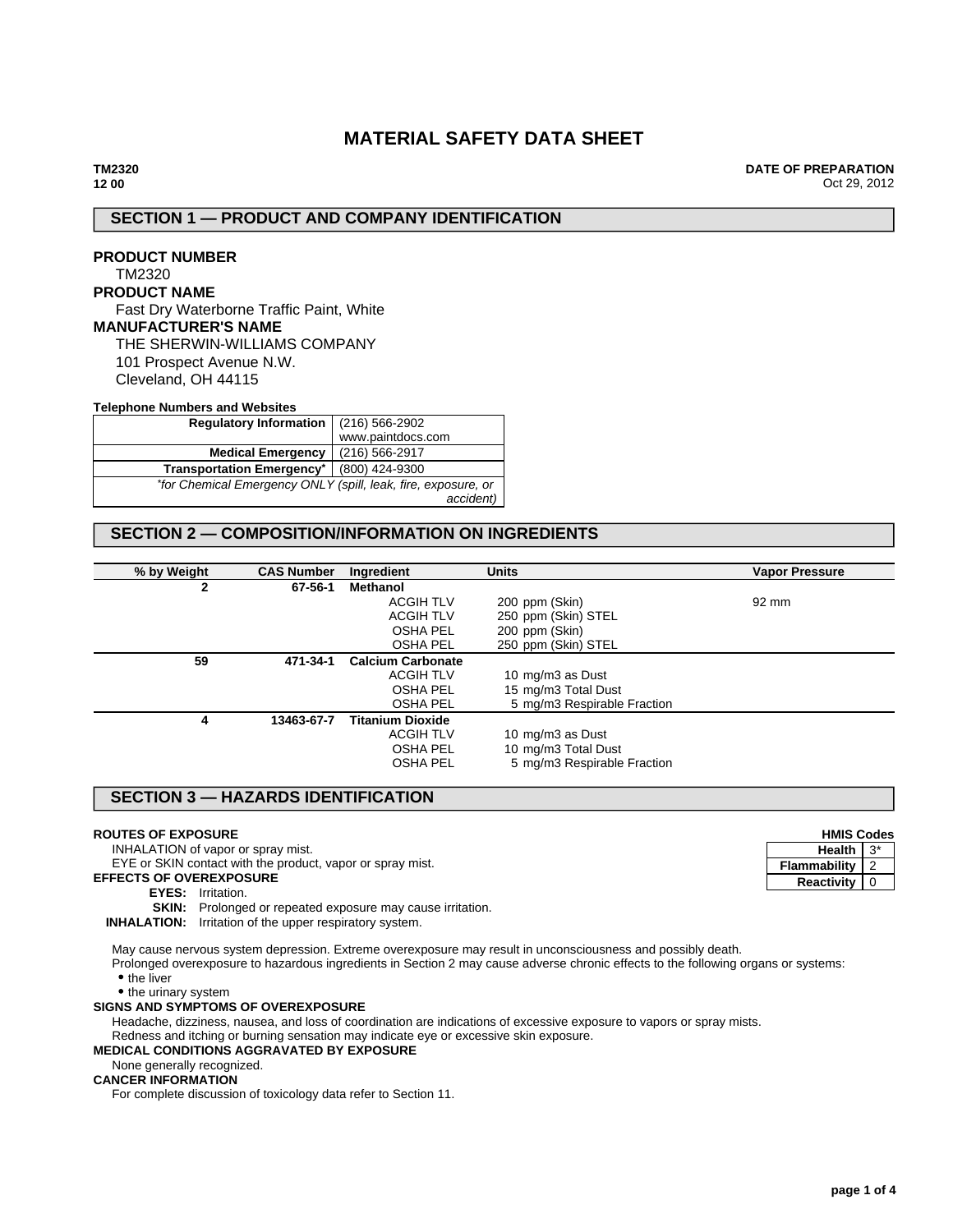# **SECTION 4 — FIRST AID MEASURES**

- **EYES:** Flush eyes with large amounts of water for 15 minutes. Get medical attention.
- **SKIN:** Wash affected area thoroughly with soap and water. Remove contaminated clothing and launder before re-use.
- **INHALATION:** If affected, remove from exposure. Restore breathing. Keep warm and quiet.

**INGESTION:** Do not induce vomiting. Get medical attention immediately.

# **SECTION 5 — FIRE FIGHTING MEASURES**

| <b>FLASH POINT</b>   | LEL | UEL  | <b>FLAMMABILITY CLASSIFICATION</b>           |
|----------------------|-----|------|----------------------------------------------|
| 150 $\degree$ F PMCC | 6.0 | 36.5 | Combustible. Flash above 99 and below 200 °F |

#### **EXTINGUISHING MEDIA**

Carbon Dioxide, Dry Chemical, Alcohol Foam

**UNUSUAL FIRE AND EXPLOSION HAZARDS**

Closed containers may explode (due to the build-up of pressure) when exposed to extreme heat.

Application to hot surfaces requires special precautions.

During emergency conditions overexposure to decomposition products may cause a health hazard. Symptoms may not be immediately apparent. Obtain medical attention.

#### **SPECIAL FIRE FIGHTING PROCEDURES**

Full protective equipment including self-contained breathing apparatus should be used.

Water spray may be ineffective. If water is used, fog nozzles are preferable. Water may be used to cool closed containers to prevent pressure build-up and possible autoignition or explosion when exposed to extreme heat.

### **SECTION 6 — ACCIDENTAL RELEASE MEASURES**

#### **STEPS TO BE TAKEN IN CASE MATERIAL IS RELEASED OR SPILLED**

Remove all sources of ignition. Ventilate the area. Remove with inert absorbent.

# **SECTION 7 — HANDLING AND STORAGE**

#### **STORAGE CATEGORY**

#### DOL Storage Class IIIA

#### **PRECAUTIONS TO BE TAKEN IN HANDLING AND STORAGE**

Contents are COMBUSTIBLE. Keep away from heat and open flame.

Consult NFPA Code. Use approved Bonding and Grounding procedures.

Keep container closed when not in use. Transfer only to approved containers with complete and appropriate labeling. Do not take internally. Keep out of the reach of children.

### **SECTION 8 — EXPOSURE CONTROLS/PERSONAL PROTECTION**

#### **PRECAUTIONS TO BE TAKEN IN USE**

Use only with adequate ventilation.

Avoid contact with skin and eyes. Avoid breathing vapor and spray mist.

Wash hands after using.

This coating may contain materials classified as nuisance particulates (listed "as Dust" in Section 2) which may be present at hazardous levels only during sanding or abrading of the dried film. If no specific dusts are listed in Section 2, the applicable limits for nuisance dusts are ACGIH TLV 10 mg/m3 (total dust), 3 mg/m3 (respirable fraction), OSHA PEL 15 mg/m3 (total dust), 5 mg/m3 (respirable fraction).

#### **VENTILATION**

Local exhaust preferable. General exhaust acceptable if the exposure to materials in Section 2 is maintained below applicable exposure limits. Refer to OSHA Standards 1910.94, 1910.107, 1910.108.

#### **RESPIRATORY PROTECTION**

If personal exposure cannot be controlled below applicable limits by ventilation, wear a properly fitted organic vapor/particulate respirator approved by NIOSH/MSHA for protection against materials in Section 2.

When sanding or abrading the dried film, wear a dust/mist respirator approved by NIOSH/MSHA for dust which may be generated from this product, underlying paint, or the abrasive.

### **PROTECTIVE GLOVES**

Wear gloves which are recommended by glove supplier for protection against materials in Section 2.

#### **EYE PROTECTION**

Wear safety spectacles with unperforated sideshields.

#### **OTHER PRECAUTIONS**

Intentional misuse by deliberately concentrating and inhaling the contents can be harmful or fatal.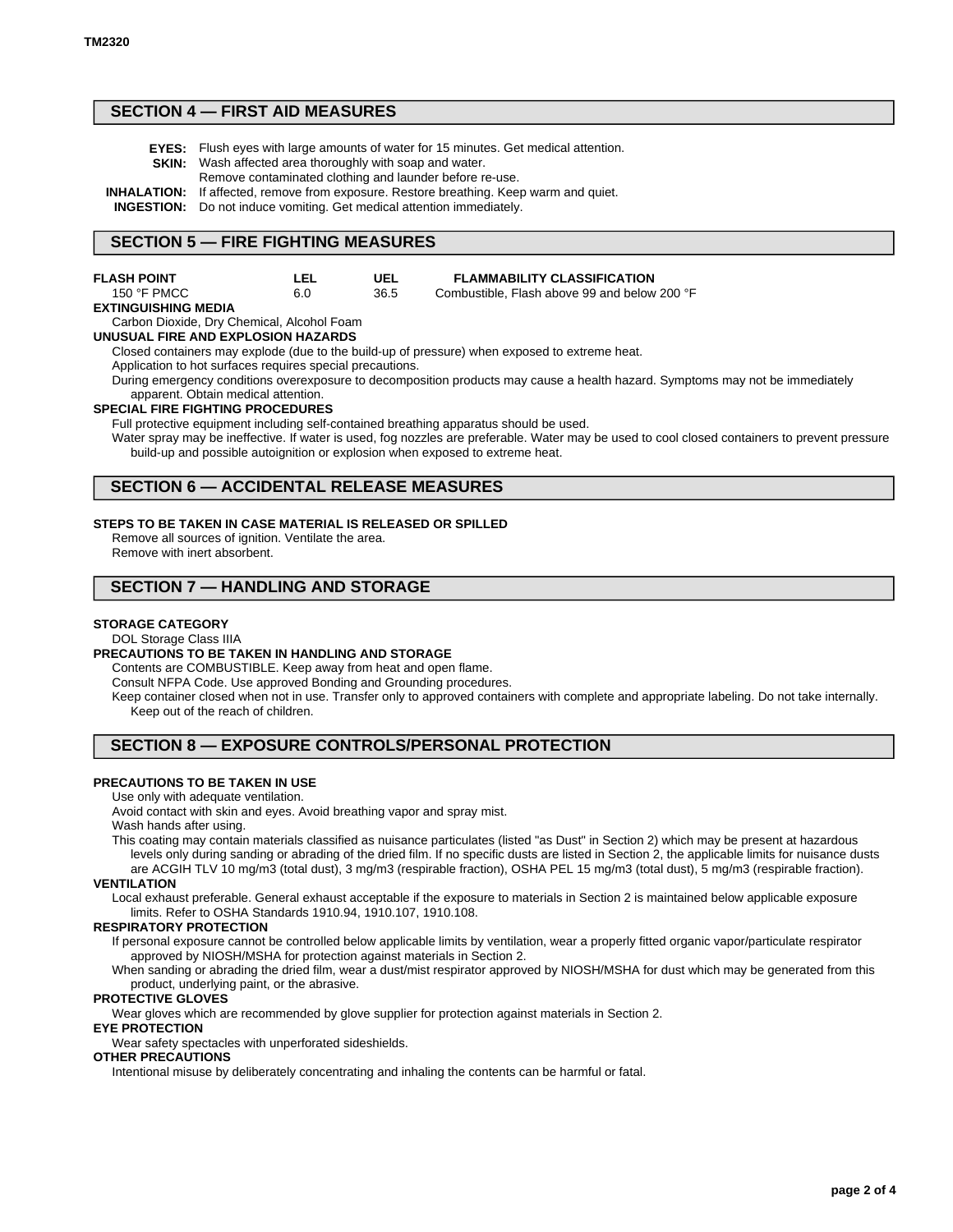# **SECTION 9 — PHYSICAL AND CHEMICAL PROPERTIES**

| <b>PRODUCT WEIGHT</b> 14.17 lb/gal                         |                    | 1697 g/l                                        |
|------------------------------------------------------------|--------------------|-------------------------------------------------|
| <b>SPECIFIC GRAVITY</b>                                    | 1.70               |                                                 |
| BOILING POINT 148 - 213 °F                                 |                    | $64 - 100 °C$                                   |
| <b>MELTING POINT</b> Not Available                         |                    |                                                 |
| <b>VOLATILE VOLUME</b> 37%                                 |                    |                                                 |
| <b>EVAPORATION RATE</b> Slower than                        |                    |                                                 |
|                                                            | ether              |                                                 |
| <b>VAPOR DENSITY</b> Heavier than air                      |                    |                                                 |
| <b>SOLUBILITY IN WATER</b> Not Available                   |                    |                                                 |
| рH                                                         | 7.6                |                                                 |
| VOLATILE ORGANIC COMPOUNDS (VOC Theoretical - As Packaged) |                    |                                                 |
| $0.76$ lb/gal                                              |                    | 91 g/l Less Water and Federally Exempt Solvents |
| $0.53$ lb/gal                                              | 63 g/l Emitted VOC |                                                 |

# **SECTION 10 — STABILITY AND REACTIVITY**

**STABILITY — Stable CONDITIONS TO AVOID** None known. **INCOMPATIBILITY** None known. **HAZARDOUS DECOMPOSITION PRODUCTS** By fire: Carbon Dioxide, Carbon Monoxide **HAZARDOUS POLYMERIZATION** Will not occur

# **SECTION 11 — TOXICOLOGICAL INFORMATION**

#### **CHRONIC HEALTH HAZARDS**

Reports have associated repeated and prolonged overexposure to solvents with permanent brain and nervous system damage. IARC's Monograph No. 93 reports there is sufficient evidence of carcinogenicity in experimental rats exposed to titanium dioxide but inadequate evidence for carcinogenicity in humans and has assigned a Group 2B rating. In addition, the IARC summary concludes, "No significant exposure to titanium dioxide is thought to occur during the use of products in which titanium is bound to other materials, such as paint."

**TOXICOLOGY DATA**

| <b>CAS No.</b> | <b>Ingredient Name</b>   |          |     |               |  |
|----------------|--------------------------|----------|-----|---------------|--|
| 67-56-1        | <b>Methanol</b>          |          |     |               |  |
|                |                          | LC50 RAT | 4HR | 64000 ppm     |  |
|                |                          | LD50 RAT |     | 5630 mg/kg    |  |
| 471-34-1       | <b>Calcium Carbonate</b> |          |     |               |  |
|                |                          | LC50 RAT | 4HR | Not Available |  |
|                |                          | LD50 RAT |     | Not Available |  |
| 13463-67-7     | <b>Titanium Dioxide</b>  |          |     |               |  |
|                |                          | LC50 RAT | 4HR | Not Available |  |
|                |                          | LD50 RAT |     | Not Available |  |
|                |                          |          |     |               |  |

# **SECTION 12 — ECOLOGICAL INFORMATION**

#### **ECOTOXICOLOGICAL INFORMATION**

No data available.

# **SECTION 13 — DISPOSAL CONSIDERATIONS**

#### **WASTE DISPOSAL METHOD**

Waste from this product is not hazardous as defined under the Resource Conservation and Recovery Act (RCRA) 40 CFR 261. Incinerate in approved facility. Do not incinerate closed container. Dispose of in accordance with Federal, State/Provincial, and Local regulations regarding pollution.

# **SECTION 14 — TRANSPORT INFORMATION**

Multi-modal shipping descriptions are provided for informational purposes and do not consider container sizes. The presence of a shipping description for a particular mode of transport (ocean, air, etc.), does not indicate that the product is packaged suitably for that mode of transport. All packaging must be reviewed for suitability prior to shipment, and compliance with the applicable regulations is the sole responsibility of the person offering the product for transport.